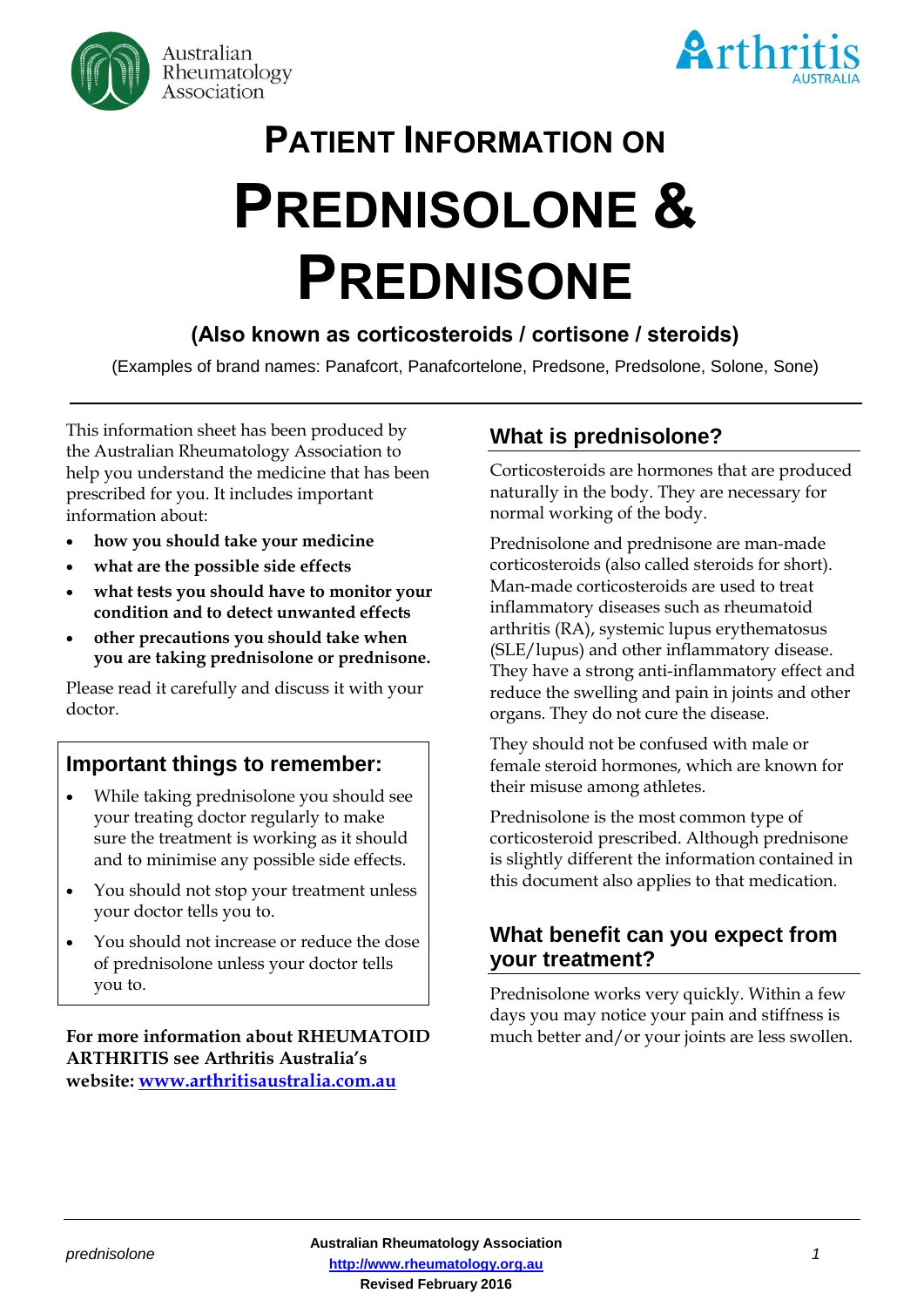# **How is prednisolone taken?**

Prednisolone can be swallowed as tablets or liquid. It is usually taken once or twice a day. Sometimes it is taken every second day. It is usually taken in the morning, with or immediately after food.

Other corticosteroids can be given by injection into joints, soft tissues or muscles. An injection into a vein (intravenous) may also be given if required.

## *What is the dosage?*

There are three different strengths of prednisolone tablets: 1mg, 5mg and 25mg. This means the dosage can be adjusted to suit your needs without you having to take large numbers of tablets. It is important to check the strength of the tablets as they look very similar.

The dose depends on the severity of the disease. A high dose may be used initially and then reduced by your doctor as symptoms improve. To minimise the risk of side effects the smallest dose possible will be used.

Sometimes your doctor may increase the dose temporarily when your body is under stress, for example during a surgical procedure or if you have a severe illness such as an infection.

After you have stopped prednisolone your doctor may prescribe it again for a short period in certain situations as described above.

#### *Can other medicines be taken with prednisolone?*

Prednisolone may be used with other arthritis medicines including:

- antirheumatoid arthritis medicine (also called disease modifying antirheumatic drugs or DMARDs) such as methotrexate
- biological DMARDs (a newer type of DMARD, which acts on natural substances in the body that contribute to inflammation and joint damage)
- simple pain relieving medicines such as paracetamol.

Prednisolone and other corticosteroids should be taken with caution with nonsteroidal antiinflammatory drugs (NSAIDs) as the risk of side effects such as stomach ulcer is increased.

There are separate information sheets for the medicines mentioned above.

# **Are there any side effects?**

Low dose prednisolone, taken for a few days or even a few weeks, does not normally cause any unwanted side effects.

If prednisolone is taken in high doses or for a long time certain predictable side effects can occur. Some of these improve after prednisolone is stopped. Many can be minimised by giving the lowest effective dose over the shortest possible period of time.

The effects may also be minimised by giving the medicine by injection into the joints or into a muscle.

#### *Most common possible side effects*

- *Weight gain*: The most common side effects are rounding of the face and weight gain around the stomach. These are due to altered metabolism, increased appetite and salt retention.
- *Osteoporosis (thinning of the bones):* While very low doses of prednisolone (less than 5 mg/day) are not very likely to cause thinning of the bones, moderate and high doses taken for long periods usually cause this problem.

Your doctor will tell you if you need a *bone density (BMD)* test to check your risk of osteoporosis.

To reduce the risk it is recommended that you:

- have 1000mg of calcium each day (e.g. 3) serves of dairy or calcium tablets)
- take 30 minutes of weight bearing exercise each day (e.g. walking)
- avoid smoking and avoid drinking more than 2 standard drinks of alcohol a day
- get some sunlight exposure each day to maintain vitamin D levels. You should wear sunscreen as usual to protect your skin from sun damage. As well as sun exposure, a vitamin D supplement may be recommended if vitamin D levels are low.
- *Skin:* The skin, especially on the arms and legs, can become thin, easily bruised and slow to heal. This occurs particularly after long term use, on higher doses and in older people with skin problems related to aging. In younger people acne may be a problem.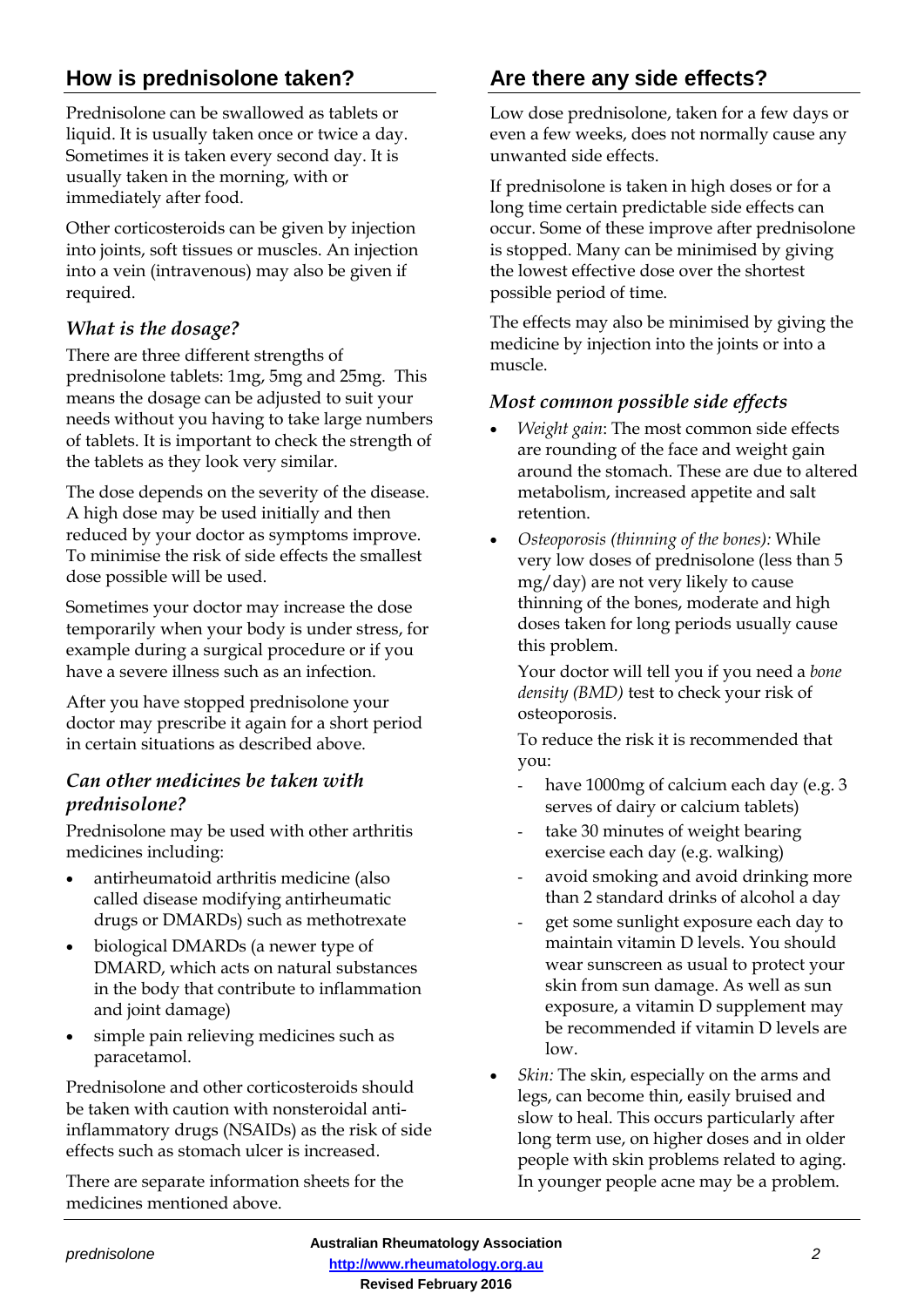• *Diabetes:* Prednisolone can cause a rise in blood sugar in people with diabetes. This may require a change in their diabetes medicine. You should consult your general practitioner if you experience an increase in blood sugar levels.

Prednisolone can also cause the onset of diabetic symptoms in people who are at risk of diabetes.

- *Blood pressure:* Prednisolone may cause an increase in blood pressure or make it more difficult to control. This can be monitored and changes can be made to your blood pressure medicine if required. Your doctor will advise about frequency of monitoring.
- *Cholesterol:* Prednisolone can cause a rise in blood cholesterol. This can be monitored and changes can be made to your treatment if required.
- *Psychological effects:* Prednisolone can cause euphoria (feeling high) and/or other mood or personality changes such as irritability, agitation or depression. While some psychological effects are quite common, they rarely cause significant problems.
- *Trouble sleeping* may also occur but can be minimised by taking prednisolone in the morning.
- *Infections:* There may be an increased risk of some infections, including mouth infections (such as thrush), shingles and lung infections. Pre-existing infections such as tuberculosis (TB) may become active again. **It is important to tell your doctor if you have a chronic infection or you have been exposed to TB earlier in your life.**
- *Indigestion* or heartburn can occur. Taking prednisolone with food can reduce this.
- *Ulcers:* If taken with nonsteroidal antiinflammatory medicines (NSAIDs) prednisolone can further increase the risk of stomach or duodenal ulcers. Your doctor will advise you about how to reduce this risk and about what symptoms to look out for.

#### *Less common or rare possible side effects*

• *Eyes:* With long term high dose treatment prednisolone may increase development of cataracts.

• *Other:* Facial flushes, constipation and avascular necrosis (a painful bone condition usually seen in the hip or knee) can occur very rarely.

Many of the above side effects can be managed or prevented by close medical supervision and by following your doctor's recommendations (see also *Precautions*, below).

# **What precautions are necessary?**

#### *Tests*

- Blood sugar and cholesterol levels can be increased by prednisolone, so you will need to have *blood tests* to check these levels. Your doctor will tell you when the blood tests are required.
- Your general practitioner will be told about the tests you need to have. It is important to see your general practitioner if you have been asked to do so as they have an important role to play in monitoring your condition.

#### *Use in pregnancy and breastfeeding*

• Prednisolone may be used safely in pregnancy and breastfeeding. It is important to tell your doctor if you are, or intend to become pregnant or if you are breastfeeding.

#### *Use with other medicines*

- Prednisolone can affect how other medicines work. You should tell your doctor (including your general practitioner, rheumatologist and others) about all medicines you are taking or plan to take. This includes over the counter or herbal/naturopathic medicines.
- You should also mention your treatment when you see other health professionals, even if you have stopped taking corticosteroids within the last 12 months.
- Most vaccines can be given safely with prednisolone. Talk with your rheumatologist before receiving any vaccines.
- Yearly flu vaccines and Pneumovax are safe and recommended.

#### *Surgery*

If you are going to have an operation it is important to tell the anaesthetist that you are taking or have been taking prednisolone or other corticosteroids in the last year.